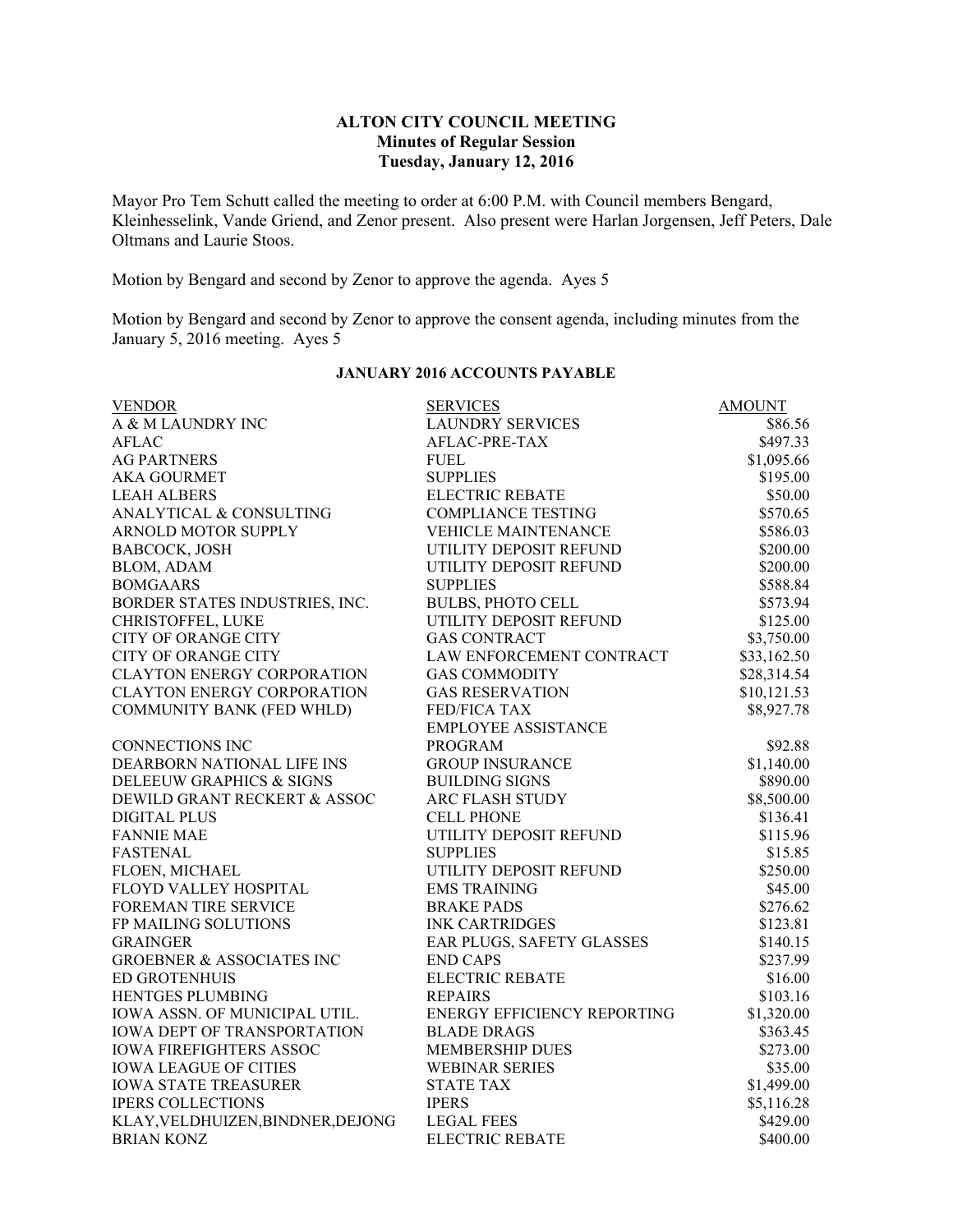| <b>BRIAN KONZ</b>               | <b>GAS REBATE</b>            | \$400.00     |
|---------------------------------|------------------------------|--------------|
| MARAS, MITCHELL                 | UTILITY DEPOSIT REFUND       | \$86.96      |
| <b>MATHESON TRI-GAS IN</b>      | <b>OXYGEN</b>                | \$30.55      |
| <b>MID AMERICAN</b>             | <b>LIGHTS</b>                | \$154.77     |
| MIKES WELDING & REPAIR          | <b>EQUIPMENT</b>             | \$1,685.35   |
| MISSOURI RIVER ENERGY SERVICES  | <b>ELECTRIC</b>              | \$65,440.52  |
| MOERMOND, STEPHANIE             | UTILITY DEPOSIT REFUND       | \$200.00     |
| MONTIEL, MARNY                  | UTILITY DEPOSIT REFUND       | \$150.00     |
| MOTOR INN OF ORANGE CITY        | VEHICLE MAINTENANCE          | \$261.64     |
| MUNICIPAL MANAGEMENT CORP       | <b>LEAK SURVEY</b>           | \$500.00     |
| MUNICIPAL UTIL-BILLS            | <b>UTILITIES</b>             | \$1,833.25   |
| NASSAU CEMETERY                 | <b>DONATION</b>              | \$500.00     |
| NEAL CHASE LUMBER CO            | <b>SUPPLIES</b>              | \$408.69     |
| NIBBELINK, RANDY & JONI         | <b>BUDGET BILLING REFUND</b> | \$613.52     |
| NOTEBOOM ELECTRIC               | <b>REPAIRS</b>               | \$328.96     |
| ORANGE CITY MUNICIPAL UTILITIES | <b>BULK WATER</b>            | \$8,861.24   |
| ONE OFFICE SOLUTION             | SUPPLIES, FILING CABINETS    | \$374.09     |
| ORANGE CITY HEALTH SYSTEM       | PARAMEDIC ASSIST             | \$125.00     |
| ORANGE CITY SANITATION          | <b>GARBAGE HAULING</b>       | \$6,275.70   |
| <b>OWENS, DENNIS</b>            | ELECTRIC REBATE              | \$79.86      |
| PAYROLL                         | PAYROLL CHECKS ON 12/31/2015 | \$28,560.86  |
| PLUIM PUBLISHING CO., INC.      | <b>PUBLICATIONS</b>          | \$84.88      |
| <b>RANDY'S IRON WORKS</b>       | <b>EQUIPMENT</b>             | \$145.07     |
| REMAX REAL ESTATE               | UTILITY DEPOSIT REFUND       | \$250.00     |
| ROCKWELL, RANDY                 | UTILITY DEPOSIT REFUND       | \$275.00     |
| ROHWER, SCOTT                   | UTILITY DEPOSIT REFUND       | \$125.00     |
| <b>DENNIS SCHMIT</b>            | <b>ELECTRIC REBATE</b>       | \$875.00     |
| <b>SCHULLER, SEAN</b>           | UTILITY DEPOSIT REFUND       | \$225.00     |
| SIOUX COUNTY EMS ASSOCIATION    | <b>EMS TRAINING</b>          | \$225.00     |
| <b>SIOUX COUNTY RECORDER</b>    | <b>RECORDING FEES</b>        | \$7.00       |
| SIOUX COUNTY SHERIFF            | <b>COMMUNICATIONS CENTER</b> | \$7,814.00   |
| SIOUXLAND PRESS                 | <b>PUBLICATIONS</b>          | \$202.90     |
| SMALL, BERNARD                  | UTILITY DEPOSIT REFUND       | \$59.61      |
| T & L TOOLS                     | <b>TOOLS</b>                 | \$84.00      |
| TREASURER - STATE OF IOWA       | <b>SALES TAX</b>             | \$3,586.00   |
| TRITECH EMERGENCY SYSTEMS INC   | <b>RESCUE BILLING</b>        | \$82.50      |
| TYLER, BILLIE                   | UTILITY DEPOSIT REFUND       | \$125.00     |
| <b>US CELLULAR</b>              | <b>CELL PHONES</b>           | \$313.23     |
| VAN MAANEN'S RADIO SHACK        | <b>COMPUTER SERVICE</b>      | \$70.55      |
| HOLLY VAN ROEKEL                | UTILITY CONNECTION REBATE    | \$600.00     |
| <b>HOLLY VAN ROEKEL</b>         | <b>GAS REBATE</b>            | \$400.00     |
| <b>HOLLY VAN ROEKEL</b>         | UTILITY DEPOSIT REFUND       | \$90.66      |
| <b>VISA</b>                     | <b>SUPPLIES</b>              | \$323.44     |
| WELLMARK                        | <b>GROUP INSURANCE</b>       | \$7,189.12   |
| WESCO DISTRIBUTION, INC.        | <b>LOCATING FLAGS</b>        | \$192.60     |
| WEST IOWA TELEPHONE             | TELEPHONE, FAX, INTERNET     | \$568.44     |
| <b>ANDREW WOLGEN</b>            | <b>GAS REBATE</b>            | \$400.00     |
| WOLGEN, ANDREW                  | UTILITY DEPOSIT REFUND       | \$300.00     |
| <b>ZESTOS</b>                   | <b>GAS REBATE</b>            | \$400.00     |
| <b>ZIEGLER</b>                  | <b>MAINTENANCE</b>           | \$727.84     |
|                                 |                              |              |
|                                 | TOTAL ACCOUNTS PAYABLE       |              |
|                                 | <b>CHECKS</b>                | \$253,177.72 |
|                                 |                              |              |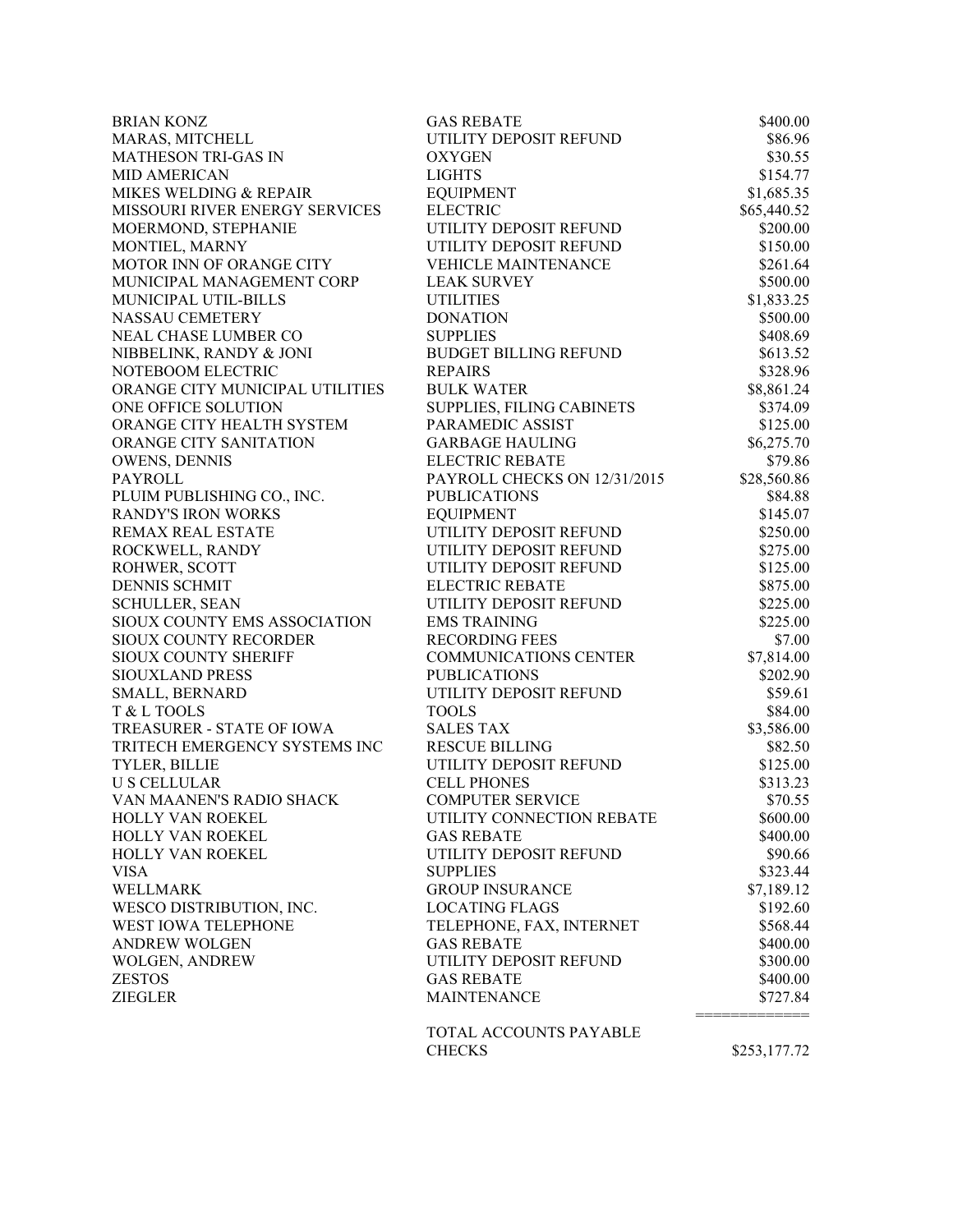# **AUDIT REPORT:**

Jeff Peters from Williams and Company reviewed the June 30, 2015 Audit Report with the Council. In the Auditors opinion, the financial statements present fairly, and Jeff stated the City Staff has done a thorough job reporting the finances as well as maintaining the City's financial position.

Peters left at 6:23.

# **MAYOR VACANCY:**

The Council discussed Mayor Minten's resignation and the options to fill the Mayor position. The Council decided to appoint Councilman Schutt to the Mayor position and to appoint a replacement to fill the vacated Council seat at the February meeting. The Council also discussed changing the mayor term to avoid having three councilmen and a mayor up for election at the same time.

**RESOLUTION 16-4 "A RESOLUTION TO FILL A VACANCY BY APPOINTMENT FOR THE ELECTIVE OFFICE OF MAYOR"** was introduced and moved for adoption by Council Member Bengard. Vande Griend seconded the motion to adopt.

On roll call vote: Ayes: Bengard, Kleinhesselink, Vande Griend, Zenor Nays: None Abstain: Schutt

Whereupon the Mayor Pro Tem declared the Resolution duly adopted.

# **ELECTRIC UTILITY: Consideration of Amendments to S-1 Agreement and related documents, and Resolution**

Council Member Zenor introduced and moved for adoption "**RESOLUTION 16-5 "RESOLUTION TO APPROVE AMENDMENT 5 TO THE S-1 POWER SALE AGREEMENT, AND MISSOURI BASIN MUNICIPAL POWER AGENCY POWER SALE AGREEMENT (S-1) (AS AMENDED AND RESTATED EFFECTIVE JANUARY 2, 2017)",** Kleinhesselink seconded the motion to adopt.

The members of the Council discussed the motion and the amendments to the power supply contracts identified in Resolution 16-5.

# RESOLUTION 16-5

#### **"Resolution to Approve Amendment 5 to the S-1 Power Sale Agreement, and Missouri Basin Municipal Power Agency Power Sale Agreement (S-1) (as amended and restated effective January 2, 2017)"**

WHEREAS, the City Council of the City of Alton, Iowa is currently purchasing all electric power and energy it requires to meet the needs of its customers in excess of City's firm power allocation from the Western Area Power Administration ("WAPA") ("Supplemental Power") from Missouri Basin Municipal Power Agency d/b/a Missouri River Energy Services ("MRES"), pursuant to the terms and conditions of the Power Sale Agreement (S-1) ("S-1 Agreement") for a term extending through December 31, 2045; and

WHEREAS, the S-1 Agreement requires that MRES physically deliver Supplemental Power to City over the Integrated System ("IS") transmission facilities administered by WAPA; and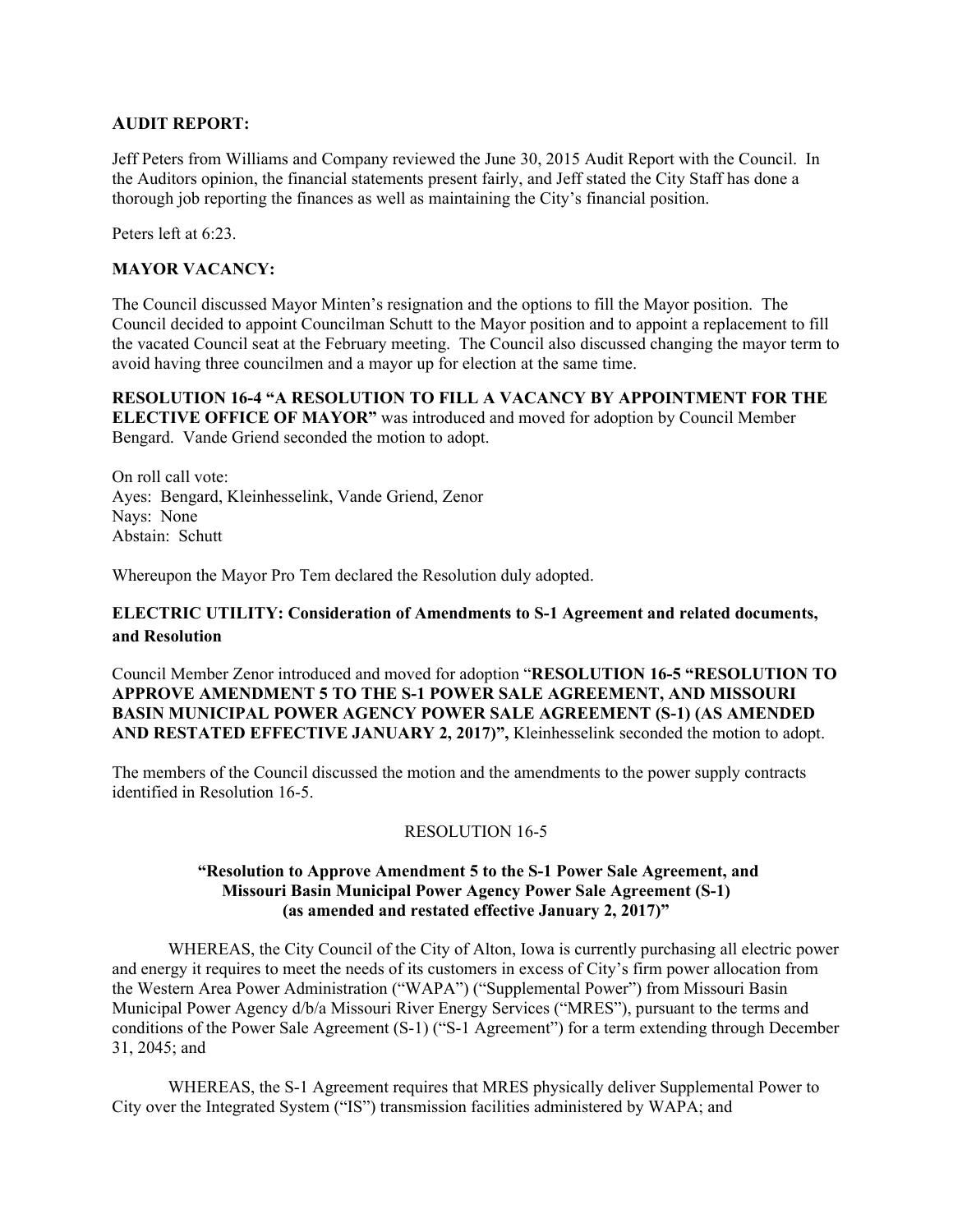WHEREAS, WAPA joined the Southwest Power Pool ("SPP") Regional Transmission Organization ("RTO") effective October 1, 2015, and the IS transmission facilities were moved into SPP (which now has functional control over those facilities) and, as a result, MRES can no longer physically deliver power and energy over the IS transmission facilities. Further, because all MRES members are now in the footprint of either the SPP market or the Midcontinent Independent System Operator, Inc. ("MISO") market where power and energy are financial (and no longer physical) transactions, the S-1 Agreement no longer accurately reflects how power supply and the delivery of that power and energy are actually transacted in the RTOs. The RTOs, including SPP and MISO, operate energy markets and transmission networks that have fundamentally changed the way MRES provides power and energy to its Members under the S-1 Agreement; and

WHEREAS, these market changes require that Supplemental Power must be separated from Transmission Service because all MRES Members are located in one of two different RTOs that operate markets for energy (and capacity), and the physical delivery of power and energy (*i.e*. transmission service) is now separate from those actual commodities; and WHEREAS, it is mutually beneficial to all parties that the base term of the S-1 Agreement which currently continues to 2046 be extended until 2057 to facilitate future financing of projects on the most advantageous terms and with the least impact on the wholesale power costs of City and other MRES Members; and

WHEREAS, other changes proposed to the S-1 Agreement will enable MRES to meet the new transmission service and energy market demands of the changing electric utility industry in a way that enhances the ability of MRES to effectively and economically provide Supplemental Power and Transmission Service to City, will provide clarification to the existing obligations of the parties, will provide flexibility for City to provide for a limited amount of its customers' needs from its own local renewable resources, and will address the privacy and security of information on individuals; and

WHEREAS, the City Council of the City of Alton, Iowa desires that MRES continue to plan for, provide, and arrange for delivery of all Supplemental Power and Transmission Service needed by City*.*

NOW THEREFORE BE IT RESOLVED by the City Council of the City of Alton, Iowa that: The "Amendment 5 to the Missouri Basin Municipal Power Agency Power Sale Agreement (S-1)" among MRES, Western Minnesota, and City is approved in the form presented; and

The "Missouri Basin Municipal Power Agency Power Sale Agreement (S-1) (as amended and restated effective January 2, 2017)" and "Schedule A" among MRES, Western Minnesota, and the City are approved in the form presented.

IT IS FURTHER RESOLVED that each of the Mayor and City Administrator shall be, and each of them acting individually hereby is, authorized and directed to execute and deliver to MRES each of the foregoing documents on behalf of the City of Alton, Alton, Iowa.

The Resolution came to a vote, the roll was then called, and the votes were as follows:

Ayes/Voting in favor of adoption of the Resolution: Bengard, Kleinhesselink, Schutt, Vande Griend, Zenor Nays/Voting against adoption of the Resolution: None

Whereupon the Mayor Pro Tem declared the Resolution duly adopted

**LIQUOR LICENSE:**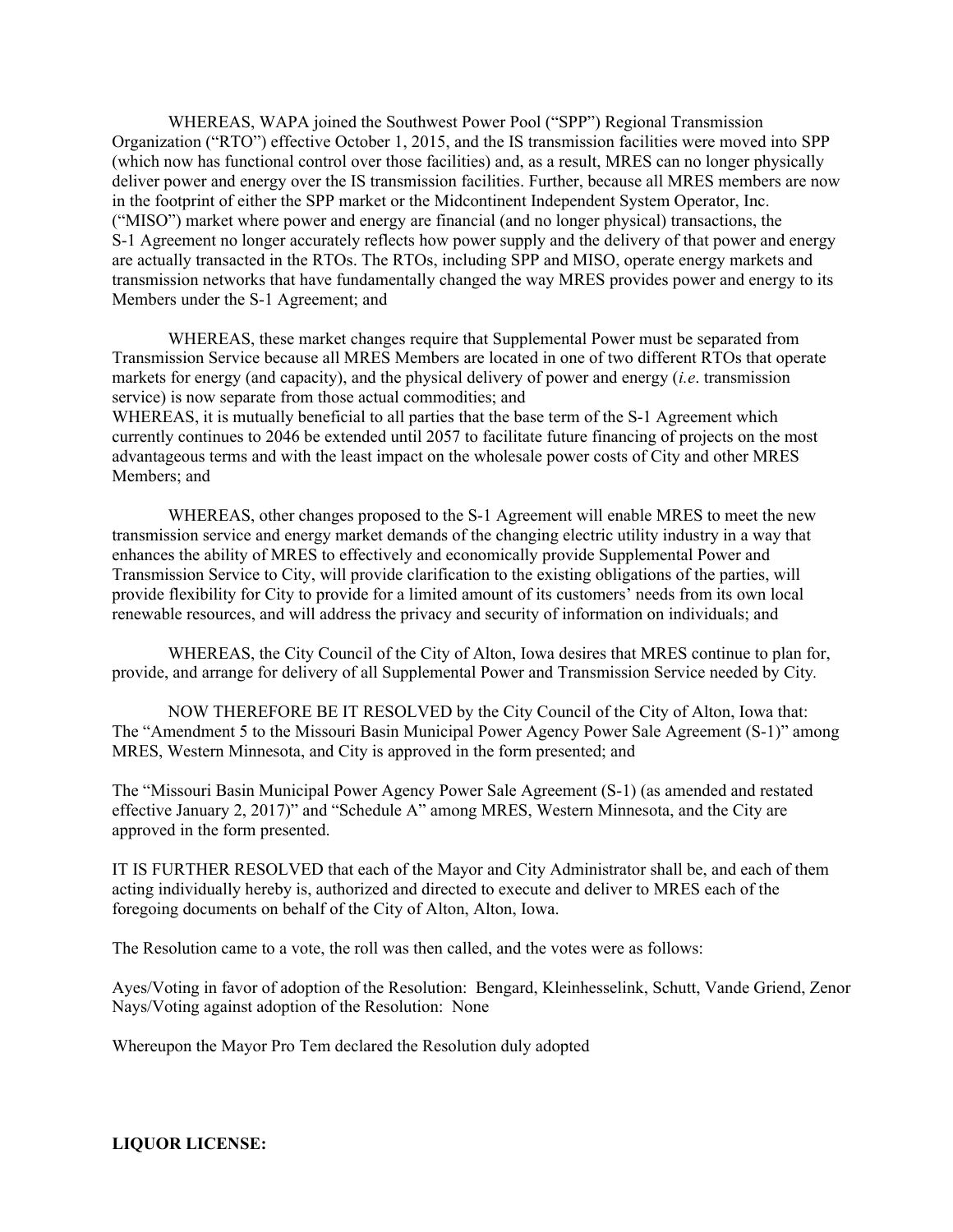Casey's General Store submitted a request for renewal of their liquor license with Sunday sales.

Motion by Bengard and second by Kleinhesselink to approve the liquor license with Sunday sales for Casey's General Store. Ayes 5

#### **E. DIVISION STREET:**

Motion by Zenor and second by Kleinhesselink to approve task order for professional services with DGR Engineering for 2016 Division Street Paving Improvements. Ayes 5

# **MILEAGE RATE:**

**RESOLUTION 16-6 "RESOLUTION TO ESTABLISH MILEAGE REIMBURSEMENT"** was introduced and moved for adoption by Council Member Kleinhesselink. Vande Griend seconded the motion to adopt.

On roll call vote: Ayes: Bengard, Kleinhesselink, Schutt, Vande Griend, Zenor Nays: None

Whereupon the Mayor Pro Tem declared the Resolution duly adopted

# **PERSONNEL:**

Oltmans spoke to the Council about hiring Brian Konz as part time public works to help with snow removal. He also informed the Council of the Library's decision to hire Krista Bonestroo.

**RESOLUTION 16-7 "A RESOLUTION OF THE CITY COUNCIL OF ALTON, IOWA, SETTING SALARIES AND WAGES FOR APPOINTED OFFICERS AND EMPLOYEES OF THE CITY FOR FISCAL YEAR 2015-2016"** was introduced and moved for adoption by Council Member Vande Griend. Bengard seconded the motion to adopt.

On roll call vote: Ayes: Bengard, Kleinhesselink, Schutt, Vande Griend, Zenor Nays: None

Whereupon the Mayor Pro Tem declared the Resolution duly adopted

Discussion was held in regards to employees donating time off.

Motion by Bengard and second by Zenor to adopt a temporary policy allowing employees to donate vacation/sick/compensatory hours to Deb Harpenau. Donations are limited to a maximum of 40 hours per employee. Harpenau can only be compensated up to her average weekly hours based on last year's average. Ayes 5

# **EQUIPMENT:**

Oltmans informed the Council of the recommendation of staff to purchase two snow pushers to help with alleys and wind rows. They will also help extend the life of the aging snow blower.